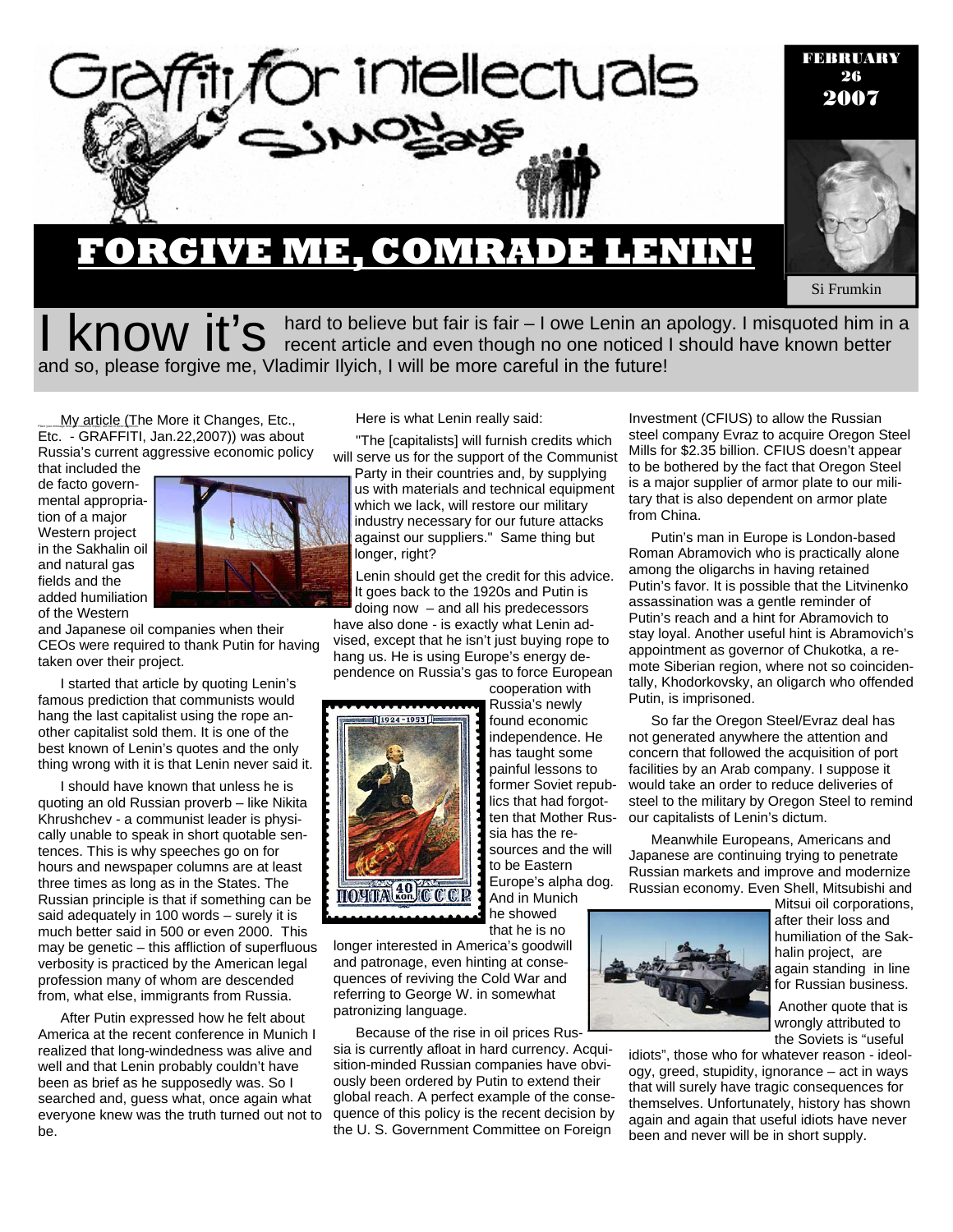# **GLOBAL COOLING COSTS TOO MUCH**

#### **There are no solutions in the realm of the politically possible.** Jonah Goldberg, 2/9/2007

 $\text{Public policy}$  is all about trade-offs. Economists understand this better than politicians because voters want to have their  $\text{Pubble policy}$  cake and est it to and politicians think whatever is popular must also be true. cake and eat it too, and politicians think whatever is popular must also be true.

Economists understand that if we put a chicken in every pot, it might cost us an aircraft carrier or a hospital. We can build a hospital, but it might come at the expense of a little patch of forest. We can protect a wetland, but that will make a new school more expensive.

You get it already. But in the history of

trade-offs, never has there been a better one than trading a tiny amount of global warming for a massive amount of global prosperity.

Earth got about 0.7 degrees Celsius warmer in the 20th century while it increased

its GDP by 1,800 percent, by one estimate. How much of that 0.7 degrees can be laid at the feet of that 1,800 percent is unknowable, but let's stipulate that all of the warming was the result of our prosperity and that this warming is in fact indisputably bad (which is hardly obvious).

That's still an amazing bargain. Life expectancies in the United States increased from about 47 years to about 77 years. Literacy, medicine, leisure and even, in many respects, the environment have improved



mightily over the course of the 20th century, at least in the prosperous West. Given the option of getting another 1,800 percent richer in ex-

change for another 0.7 degrees warmer, I'd take the heat in a heartbeat. Of course, warming might get more expensive for us (and we might get a lot richer than 1,800 percent too). There are tipping points in every sphere of life, and what cost us little in the 20th century could cost us enormously in the 21st — at least that's what we're told.

And boy, are we told. We're (deceitfully) told polar bears are the canaries in the global coal mine. Al Gore even hosts an apocalyptic infomercial on the subject, complete with fancy renderings of New York City underwater.

Skeptics are heckled for calling attention to global warming scare tactics. But the simple fact is that activists need to hype the threat, and not just because that's what the media demand of them. Their proposed remedies cost so much money — bidding starts at 1 percent of global GDP a year and rises quickly — they have to ratchet up the fear

factor just to get the conversation started.

The costs are just too high for too little payoff. Even if the Kyoto Protocol were put into effect tomorrow — a total impossibility — we'd barely affect global warming. Jerry Mahlman of the National Center for Atmospheric Research speculated in Science maga-

zine that "it might take another 30 Kyotos over the next century" to beat back global warming.

Thirty Kyotos! That's going to be tough considering that China alone plans on building an additional 2,200 coal plants by 2030. Oh, but because China (like India) is exempt from Kyoto as a developing country, the West will just have to reduce its own emissions even more.

A more persuasive cost-benefit analysis hinges not on prophecies of environmental doom but on geopolitics. We buy too much oil



from places we shouldn't, which makes us dependent on nasty regimes and makes

those regimes nastier.

Environmentalists like to claim the "energy independence" issue, but it's not a neat fit. We could be energy independent soon enough with coal and nuclear power. But coal contributes to global warming, and nuclear power is icky. So, instead, we're going to massively subsidize the government-brewed moonshine called ethanol.

Here again, the benefits barely outweigh the costs. Ethanol requires almost as much energy to make as it provides, and the costs to the environment and the economy may be staggering.

Frankly, I don't think the trade-off is worth it — yet. The history of capitalism and technology tells us that what starts out expensive



and arduous becomes cheap and easy over time.

Lewis and Clark took months to do what a truck carrying Tickle-Me Elmos does every week. Technology 10 years from now could solve global warming at a fraction of today's costs. What technologies? I don't know. Maybe fusion. Maybe hydrogen. Maybe we'll harness the perpetual motion of Sen. Joe Biden's mouth.

The fact is we can't afford to fix global warming right now, in part because poor countries want to get rich, too. And rich countries, where the global warming debate is settled, are finding even the first of 30 Kyotos too fiscally onerous. There are no solutions in the realm of the politically possible. So why throw trillions of dollars into "remedies" that even their proponents concede won't solve the problem?

*— Jonah Goldberg is Editor-at-Large of National Review Online.* 

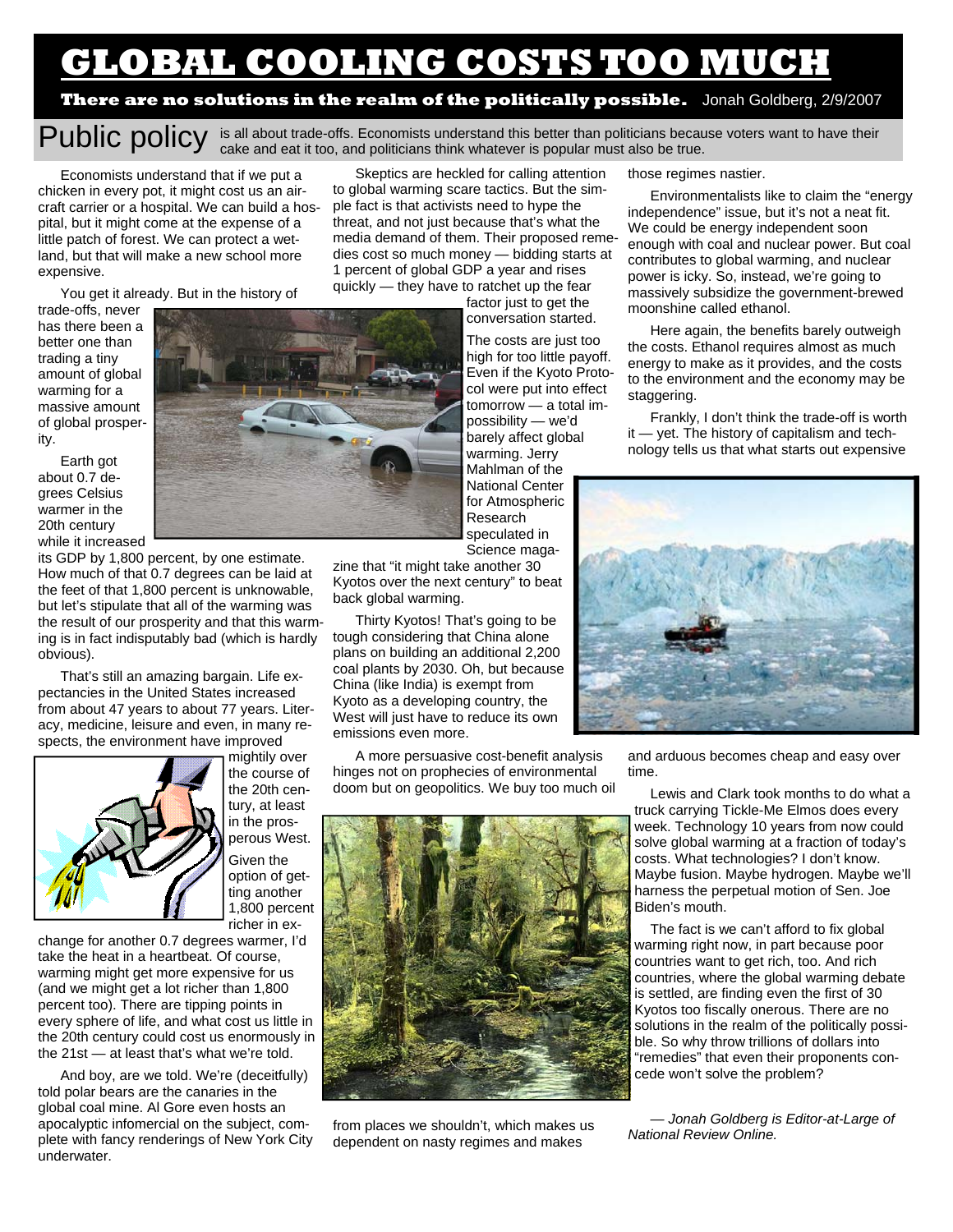## **THE QUESTION NOT ASKED:**

### **WHAT WILL HAPPEN NEXT?**

### **Dennis Prager, February 6, 2007**

In general, the Left does not ask the question, "What will happen next?" when formulating<br>In general, social policy, Not thinking through the long-range consequences of their posisocial policy. Not thinking through the long-range consequences of their positions is liberalism's tragic flaw.

Take almost any position that distinguishes the Left:

#### **Will higher taxes help the economy?**

The major reason the Left advocates tax increases is not that these tax increases will help the American economy. Higher taxes rarely help

the economy, and most liberals don't even make that argument. Their argument is about equality, the Left's paramount value. The animating factor for the Left is narrowing the gap between the rich and poor. That is why so few on the Left have had moral problems with Fidel Castro's totalitarian regime -- Cubans may not have liberty, but almost all Cubans are equally poor. Likewise, that explains leftwing support for Venezuela's Hugo Chavez even as he develops into a Castro-like dictator: He advocates economic equality.

**Is continued illegal immigration good for America or for Mexico?** 



Regarding illegal immigration, what most concerns the Left is not the consequences of illegal

immigration. It is compassion for the illegal immigrant. Now, I happen share that concern -- were I a poor Mexican seeing no hope for me or my children in my corrupt homeland, I, too, would try to enter America illegally. But it is not enough to have compassion for the illegal immigrant; the responsible citizen needs to consider the consequences of vast numbers of people illegally entering his country. If America is increasingly unable to sustain -- economically, demographically, in terms of crime -- the great number of illegal

immigrants, it is incumbent on all responsible people to figure out how to stem the flow of illegal immigrants. It is not even good for Mexico, because it enables that country to avoid needed reforms. Any country that knows its poorest citizens can go to another country from which they will also send back billions of dollars is hardly being pressured



into doing anything about its poverty.

### **Is bilingual education good for immigrant children?**

Here, too, compassion trumps effectiveness. The country that has success-

fully assimilated the greatest percentage of immigrants is Israel, and that country does not have bilingual education. Immigrant children in its public schools are immersed in Hebrew, despite the fact that Hebrew is far more difficult than English is for most of its immigrants (especially those speaking Latin languages). But it is not what works that matters for liberals advocating bilingual education; it is

their perception of compassion and multiculturalism.

**Does affirmative ac-**



#### **tion help black students?**

The Left supports colleges changing admissions standards to enable more African Americans, among other minorities, to enroll. Despite all the evidence that such policies often hurt minority students -- they fail or drop out of college at greater rates than other students; they are not prepared for the demands of a more elite college; they feel they are seen as not having entered the college on their own merits -- liberals continue to support race-based affirmative action. It may not help blacks, but they nevertheless deserve it because of America's racist past.

#### **What would the Kyoto Protocols do to the American and world economies?**



catastrophically impact the American -- and therefore world -- economy. Moreover, abiding by the Protocols would have a negligible effect on carbon emissions and global warming. But the Left has embraced global warming hysteria. And hysteria it is -- according to the latest UN report, for example, the potential ocean level increase due to global warming is 1 foot, not the 20 feet of Al Gore's documentary on global warming and lower than the 1.5 feet projected in the previous UN report.

#### **Would withdrawal from Iraq increase or decrease human suffering?**

Left-wing "peace activists" do not seem to concern themselves with the question of what happens if their policies are enacted and

America leaves Iraq. But those of us who are concerned with this question are certain that war and murder, torture and rape of the innocent will increase. That is why "peace activist" is usually a misnomer. They usually bring war, not peace.

**Does nationalized health insurance work?** 

Press reports and formal studies about Canada's and Britain's health care strongly suggest that



those nationalized health care systems provide increasingly poor care to their nations' citizens. But for those on the Left who want nationalized health insurance to come to America, Sweden is the preferred model, as if a relatively tiny, homogeneous, nearly allmiddle-class country provides a more effective model than Canada or the United Kingdom.

In the view of many liberals, "What happens next?" is a pragmatic, but not idealistic, question by which to guide social policy. In fact, however, no question is as idealistic as "What happens next?" Asking it means that social policy is made by noble and compassionate minds, not hearts alone. In the rest of life, thinking through the consequences of actions is called "responsible" and "mature." Those remain worthy goals in public life as well.  $\bullet$